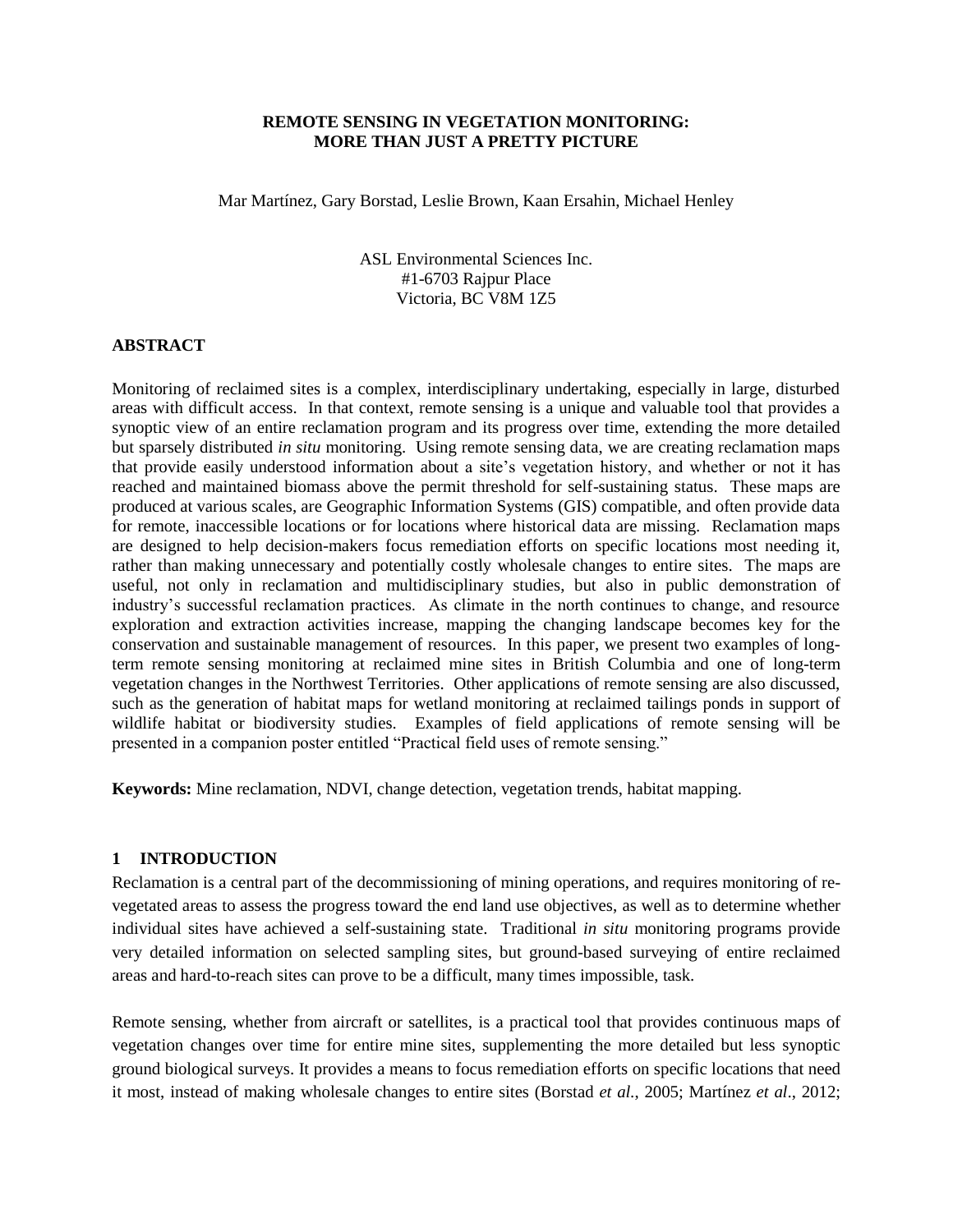Richards *et al.*, 2003), and is also a valuable tool for monitoring and quantifying a wide array of biophysical changes attributed to climate change in northern ecoregions (Borstad *et al.*, 2008; Laidler *et al.*, 2008).

# **2 METHODS**

## **2.1 Remote sensing data**

The high spatial resolution, together with the flexibility of spectral configuration and acquisition timing characteristic of airborne systems, make them ideal for reclamation monitoring (Borstad *et al.*, 2005). Recently satellites have seen improvements in spatial resolution in particular that make them a less expensive alternative; however this reduction in cost comes at a significantly increased risk, since satellite surveys are more affected by cloud than those from aircraft that can be more readily adapted to avoid or operate under cloud (Borstad *et al.*, 2005).

In this paper we present examples of data obtained with the Compact Airborne Spectrographic Imager (CASI) configured to acquire imagery in 9 spectral bands at 2.5 m spatial resolution (Richards *et al.*, 2003; Borstad *et al.*, 2005; Brown *et al*., 2006; Martínez *et al.*, 2011), as well as from satellites such as Landsat, and QuickBird2 (QB2) and WorldView-2 (WV2) (Digital Globe, 2012). The free data from the Landsat series, launched in 1972 and extended with the successful launch of Landsat 8 in 2013, provides consistent global coverage (GLOVIS, 2013). WV2 and QB2, launched in 2009 and 2011 respectively, provide higher spatial and spectral resolution than the Landsat series; however they are not free, and must be specifically tasked to acquire imagery over any particular target. Their short historical catalogue makes them less useful for long-term analyses, but their higher spatial resolution makes them better suited to study smaller areas in more detail.

## **2.2 Land Vegetation Indices**

For land vegetation studies we use two vegetation indices derived from reflectance data for both airborne and satellite imagery. The Normalized Difference Vegetation Index (NDVI) is commonly used in remote sensing as an index that provides a measure of green vegetative cover or biomass (Rouse *et al.*, 1974; Tucker, 1979; Peñuelas and Filella, 1998). Our 'Normalized Yellow Index' (NYI) provides an index of desiccation and/or senescence (Borstad Associates, 2007).

| <b>Index</b> | Formula                             | Interpretation                                                  |
|--------------|-------------------------------------|-----------------------------------------------------------------|
| <b>NDVI</b>  | $(Infrared - Red)/(Infrared + Red)$ | $0$ unvegetated, $> 0$ vegetated (1 maximum)                    |
| <b>NYI</b>   | $(Green - Red) / (Green + Red)$     | $< 0$ dry or senescent, $> 0$ green sparse to dense (1 maximum) |

Table 1. Calculation of vegetation indices and interpretation.

NDVI is a measure of plant chlorophyll. Red reflectance (near 660 nm) from healthy green vegetation is low because of light absorption by photosynthetic pigments, mainly chlorophylls, whereas a plant's spongy mesophyll leaf structure creates considerable reflectance in the near infrared region of the spectrum. NDVI can be calibrated to apparent biomass, as shown in [Figure 1,](#page-2-0) but NDVI plateaus at high biomass values [\(Figure 1\)](#page-2-0), and it can also be affected by disease, flowering, and water availability (Yin and Williams, 1997; Carter and Knapp, 2001; Wang *et al.*, 2001). We developed the Normalized Yellow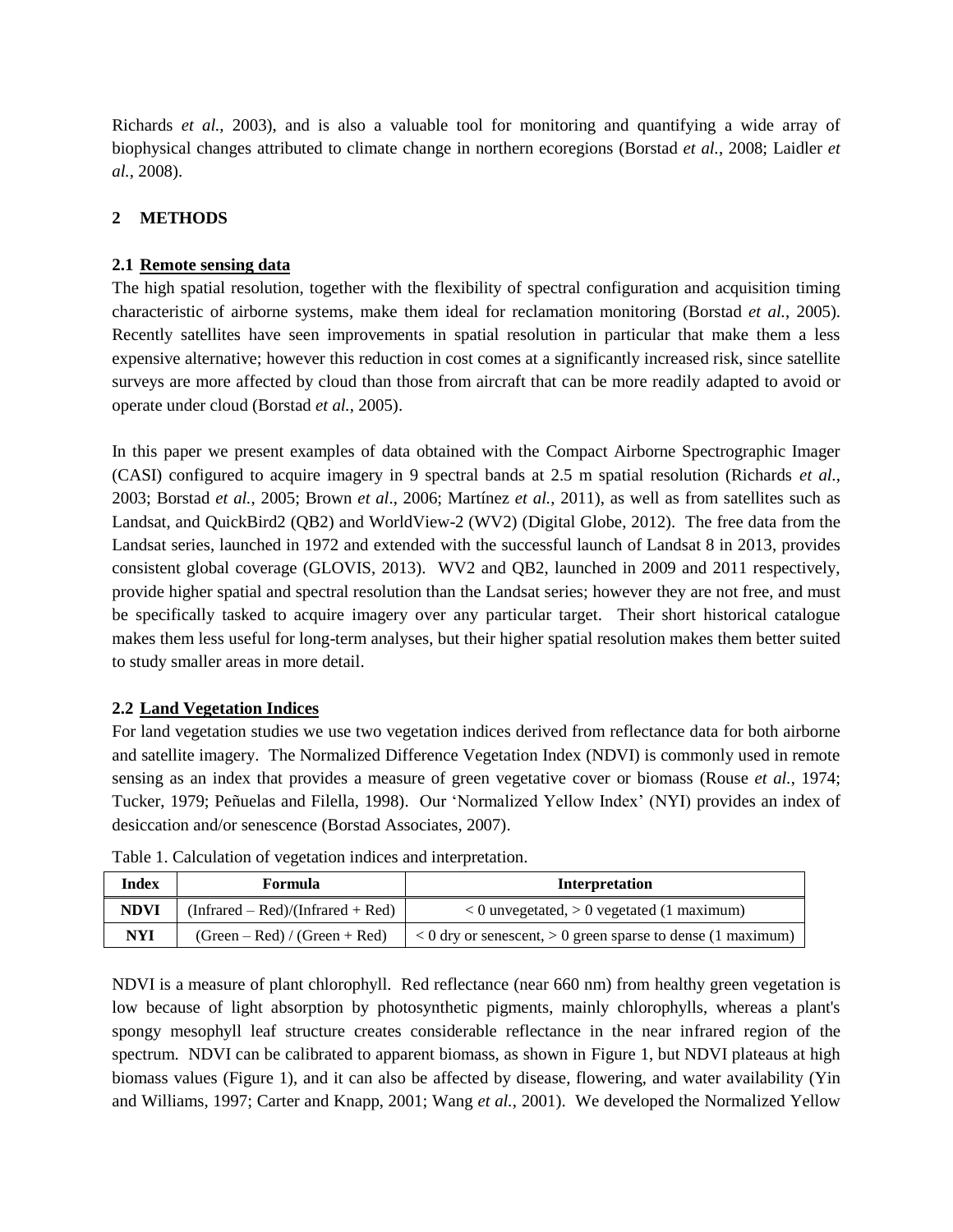Index (NYI) to assist differentiating the low NDVI values caused by chlorophyll degradation from those caused by moderate or sparsely vegetated green areas (Borstad Associates, 2006). As plants lose chlorophyll, red reflectance (near 660 nm) values increase, thus NYI compares spectral bands in the green (560nm) and the red wavelengths, having positive values for dense green vegetation, and negative values for yellowish vegetation.



<span id="page-2-0"></span>Figure 1. NDVI calibration to apparent biomass.

### **2.3 Multi-temporal Analysis**

In order to assess vegetation changes over time, we build time series datasets using the annual NDVI images, and classify them using an unsupervised algorithm (ISODATA), which groups similar NDVI histories into up to 255 statistical classes. Pixels with similar trends are then [grouped manually](#page-3-0) (Borstad *et al.*, 2009; Martinez *et al.*, 2012) [to create maps of reclamation status \(see](#page-3-0) 

[Figure 2\)](#page-3-0). As described above, NYI data are used to assist to interpret low NDVI values, as are photographs and visual observations when available.

Another way that we use NDVI time series is to assess long-term trends in vegetation, such as those associated with climate change. Changes of this nature are evaluated using regressions of NDVI versus year (see [Figure 3\)](#page-4-0). The images of  $r^2$  and slope allow us to map the rate and direction of change and its level of statistical significance. Maps of regression slope clearly delimit regions of positive and negative change as well as their magnitude, facilitating interpretation of the underlying factors, as well as permitting the calculation of such statistics as area of habitat loss. It is important in any vegetation monitoring program to understand the long-term context within which reclamation efforts are conducted.

### **2.4 Mapping Aquatic Habitat**

Different habitat types can be characterized from remote sensing imagery based on the optical properties of the vegetation types present (communities or species), as well as the non-biological components. These optical properties need to be considered when selecting the remote sensing data type, processes and techniques. Aquatic habitat mapping presents a special case, as the vegetation has unique spectral properties due to the modulating effect of water. For this reason airborne sensors, with their flexible spectral configurations, are often used for aquatic applications. Specific bandsets can be used to extract information for aquatic vegetation and water quality parameters such as turbidity, and phytoplankton blooms.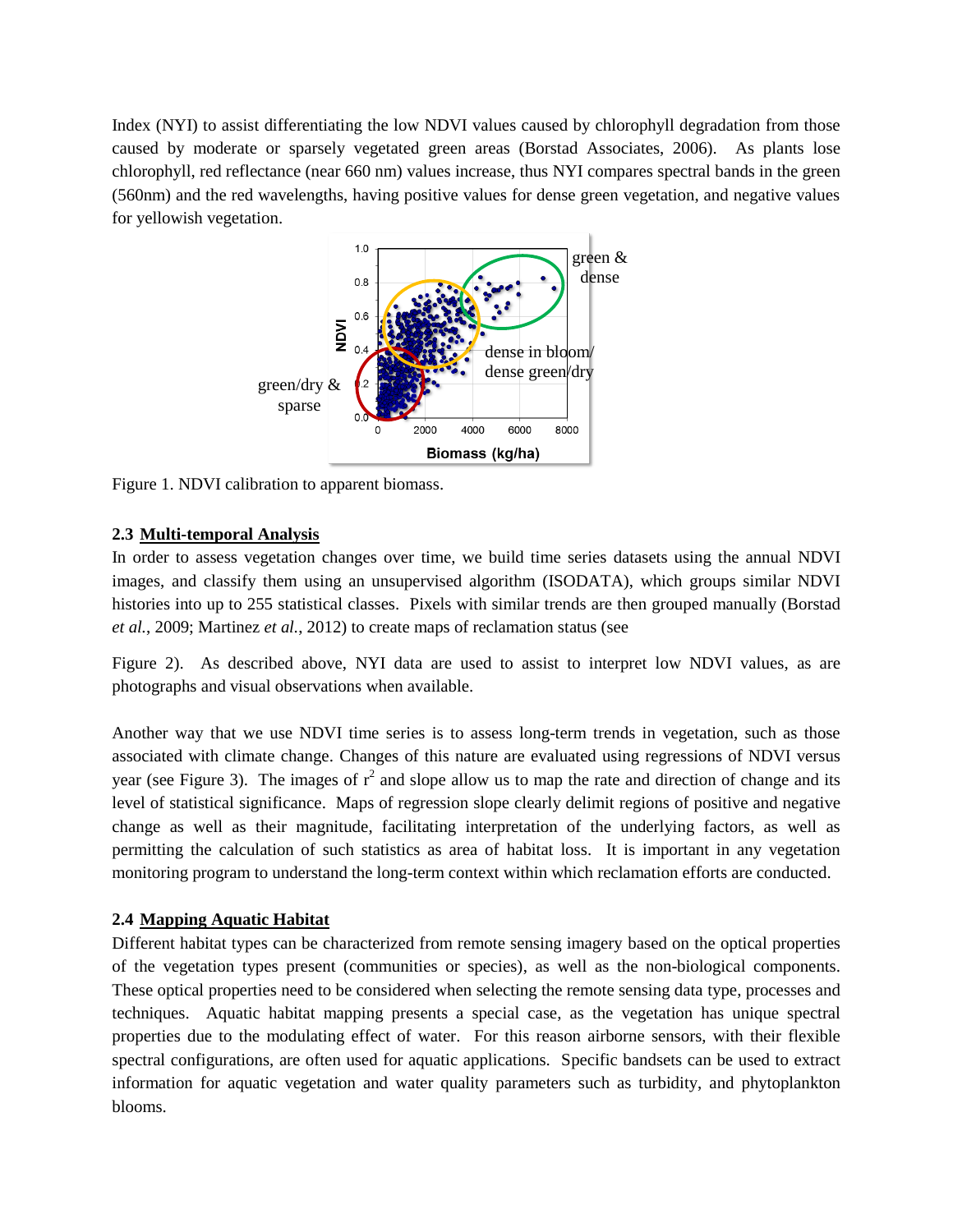The techniques used for aquatic mapping differ somewhat from terrestrial applications because of the unique spectral properties of the vegetation. For example, instead of NDVI used for terrestrial vegetation, for aquatic vegetation we use an index referred to as Shifted Red Peak Height (SRPH). Like NDVI, this index measures the height of the near infrared reflectance near 700 nm that occurs in spectra of all multicellular plants. In aquatic environments, where longer wavelengths are strongly attenuated by water, this near infrared "plateau" becomes a "red peak" when vegetation is covered by water, thus providing an unambiguous indication of aquatic vegetation (see [Figure 4A](#page-5-0)2).

# **3 EXAMPLES**

# **3.1 Long-term changes at reclaimed mine sites**

We have been monitoring reclaimed areas at a large copper mine using aerial remote sensing since 2001. The time series has permitted a variety of analyses that are being used in the management of the reclamation program. The trends in annual NDVI (Figure 2) ) and apparent biomass demonstrate the history of the reclamation at each site, and more importantly, clearly delimit the extents of areas that have reached a biomass above 1500 kg/ha ('Rapid growth'; green in the reclamation map), the accepted reclamation threshold in this case. The analyses also show which areas considered successfully reclaimed are subject to desiccation (shown in yellow) and those requiring additional intervention ('Limited cover' shown in red).



<span id="page-3-0"></span>Figure 2. Reclamation map and 2001-2012 vegetation trends at a reclaimed mine site.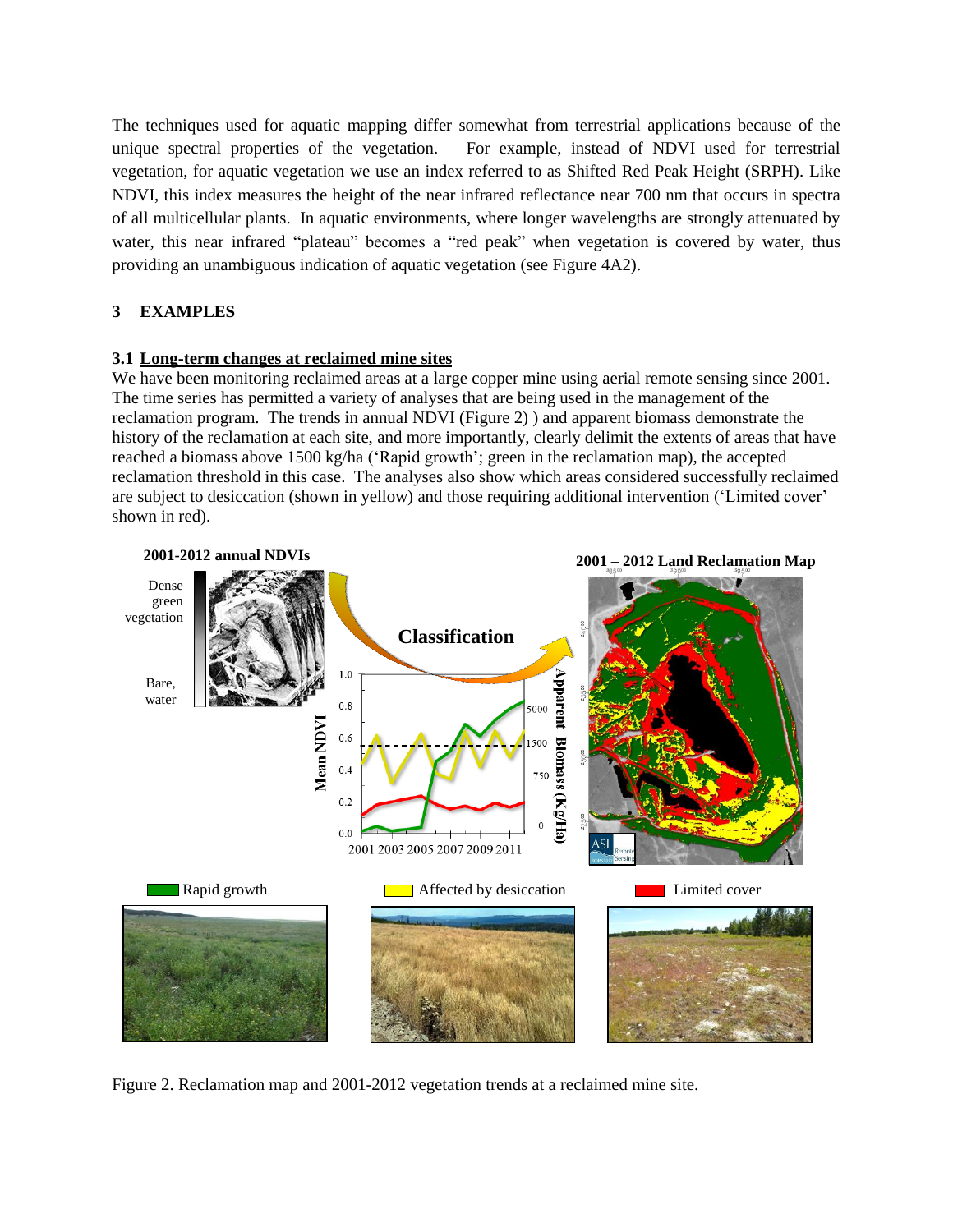## **3.2 Vegetation trends at Anderson River Delta, NWT**

The primary objectives of this study [\(Figure 3A](#page-4-0)) were to quantify reports of habitat loss in the Anderson River Delta and identify areas that had been impacted. Analysis of four large regions of interest (ROIs) showed that the largest reductions in vegetation cover occurred in the Outer Islands between 1972 and 2003 [\(Figure 3B](#page-4-0)), with an NDVI decline of 38% during the study period, corresponding primarily to areas most heavily used by nesting Lesser Snow Geese and Black Brant (Armstrong 1995, Kerbes *et al*. 1999).



<span id="page-4-0"></span>Figure 3. Vegetation changes over 31 years in four regions of interest (ROIs) in the Anderson River Delta.

The Western Delta ROI showed a 12% decline in vegetation over the study period, while further inland, the Inner Delta showed little vegetation loss. The Uplands had a statistically significant increase in NDVI over time, which agreed well with results from other studies in North America and Eurasia for the same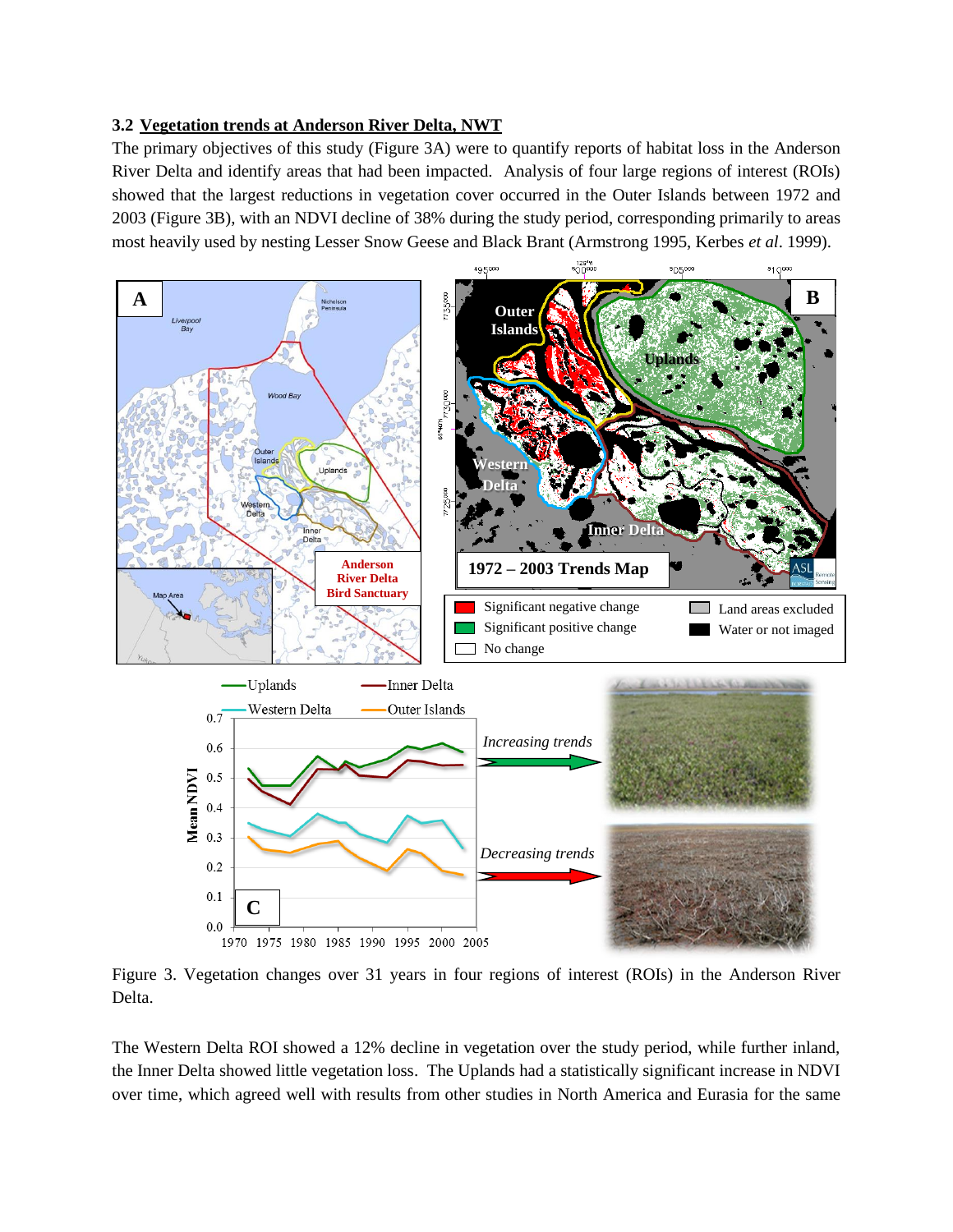time period (Jia *et al.* 2003, Jiang *et al*., 2011; Verbyla, 2008; Walker *et al*, 2012). The changes seen in the satellite time series were confirmed by qualitative reports (Barry, 1967; Armstrong, 1995).

### **3.3 Mapping wetland habitat**

Tailings ponds can be converted to functional wetlands once water levels are stabilized, but they are often treacherous to traverse. This severely limits ground-based sampling, and presents a hurdle to clear understanding of the ecology and evolution of the reclamation. For such water bodies, remote sensing provides an alternative means of detecting and monitoring submerged vegetation. The pond shown in [Figure 4A](#page-5-0) has very soft tailings, and had developed channels where streams of bubbles created holes 4-10 m in diameter and several meters deep (photo shown in Figure4 A1, taken on the northwest shore), preventing access even from small boats. The airborne imagery [\(Figure 4A](#page-5-0)) revealed large amounts of submerged aquatic vegetation in the center of the pond. The discovery of *Ruppia maritima,* was a complete surprise to the limnologists (Borstad *et al*., 2005). As well as detecting *Ruppia*, the maps of aquatic plant distribution helped to quantify the success of the aquatic reclamation program. Twelve milfoil and aquatic buttercup plant sandwiches had been installed 1996, and in seven years the plants had expanded to cover 13 hectares in low density weed beds, with occasional high density milfoil patches (Larrat Aquatic, 2003).



<span id="page-5-0"></span>Figure 4. Aquatic plant distribution in a reclaimed tailings pond derived from multispectral CASI imagery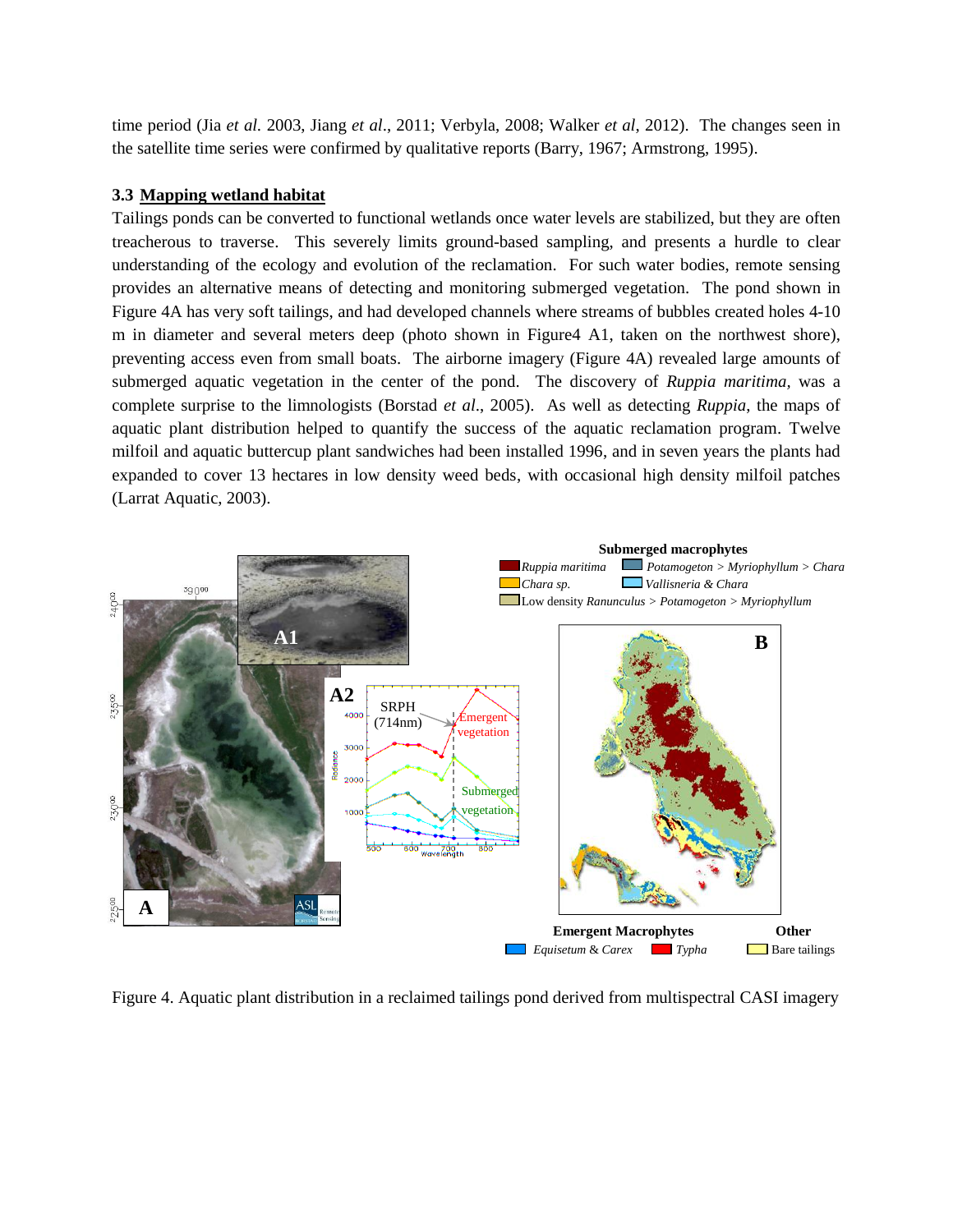## **4 CONCLUSIONS**

Remote sensing maps are more than just pretty pictures; they are valuable tools for monitoring and quantifying biophysical changes (Borstad *et al.*, 2008; Landtuit and Polland, 2008; Verbyla, 2008; Walker, 2005). Aerial remote sensing surveys can be optimized using specific spectral bands to acquire information for vegetation changes in a variety of habitats. Long-term series imagery from aerial or satellite sensors support many kinds of land and water quality monitoring studies, and help to understand where and what changes are taken place, and to quantify the rate of change. Recent cost reductions of remote sensing data have also made this tool more accessible to non-profit groups and other small, independent interests.

## **5 ACKOWLEDGEMENTS**

We thank Randy C. Kerr, José B. Lim and Peter Willis, members of the ASL remote sensing group, for their valuable contributions during flight planning, data acquisition, and processing.

### **6 REFERENCES**

Armstrong, W.T. 1995. *Breeding biology of Black Brant Branta bernicla nigricans and Lesser Snow Geese Chen caerulescens caerulescens at Anderson River, NWT, 1991-–1993*. Unpublished Report, University of Saskatchewan, Saskatoon, Saskatchewan, and Canadian Wildlife Service, Yellowknife, Northwest Territories. 25pp.

Barry, T.W. 1967. *Geese of the Anderson River delta, Northwest Territories*. Ph.D. thesis, University of Alberta, Edmonton, Alberta. 212 pp.

Borstad, G. A., L. Brown, M. Martínez, B. Hamaguchi, J. Dickson, and M. Freberg. 2009. Airborne mapping of vegetation changes in reclaimed areas at Highland Valley between 2001 and 2008. Presented at the *33rd British Columbia Mine Reclamation Symposium*, 14-17 September 2009, Cranbrook, BC, 10 p.

Borstad, G.A., M.M.S. Álvarez, J.E. Hines, and J.-F. Dufour. 2008. *Reduction in vegetation cover at the Anderson River delta, Northwest Territories, identified by Landsat imagery, 1972–2003*. Technical Report Series No. 496. Canadian Wildlife Service, Yellowknife, Northwest Territories

Borstad, G. A., M. Martínez, H. Larratt, M. Richards, L. Brown, R. Kerr and P. Willis. 2005. Using multispectral remote sensing to monitor aquatic vegetation at a reclaimed mine site. Presented at the *29th British Columbia Mine Reclamation Symposium*, 19-22 September 2005, Abbotsford, BC, 11 p.

Brown L, Martínez M, Borstad G, Kerr R, Willis P, Richards M, and Witt P. 2006. Temporal trends in reclamation assessed with airborne multispectral remote sensing. Presented at the *30th British Columbia Mine Reclamation Symposium*, June 19-22, 2006 Smithers, BC.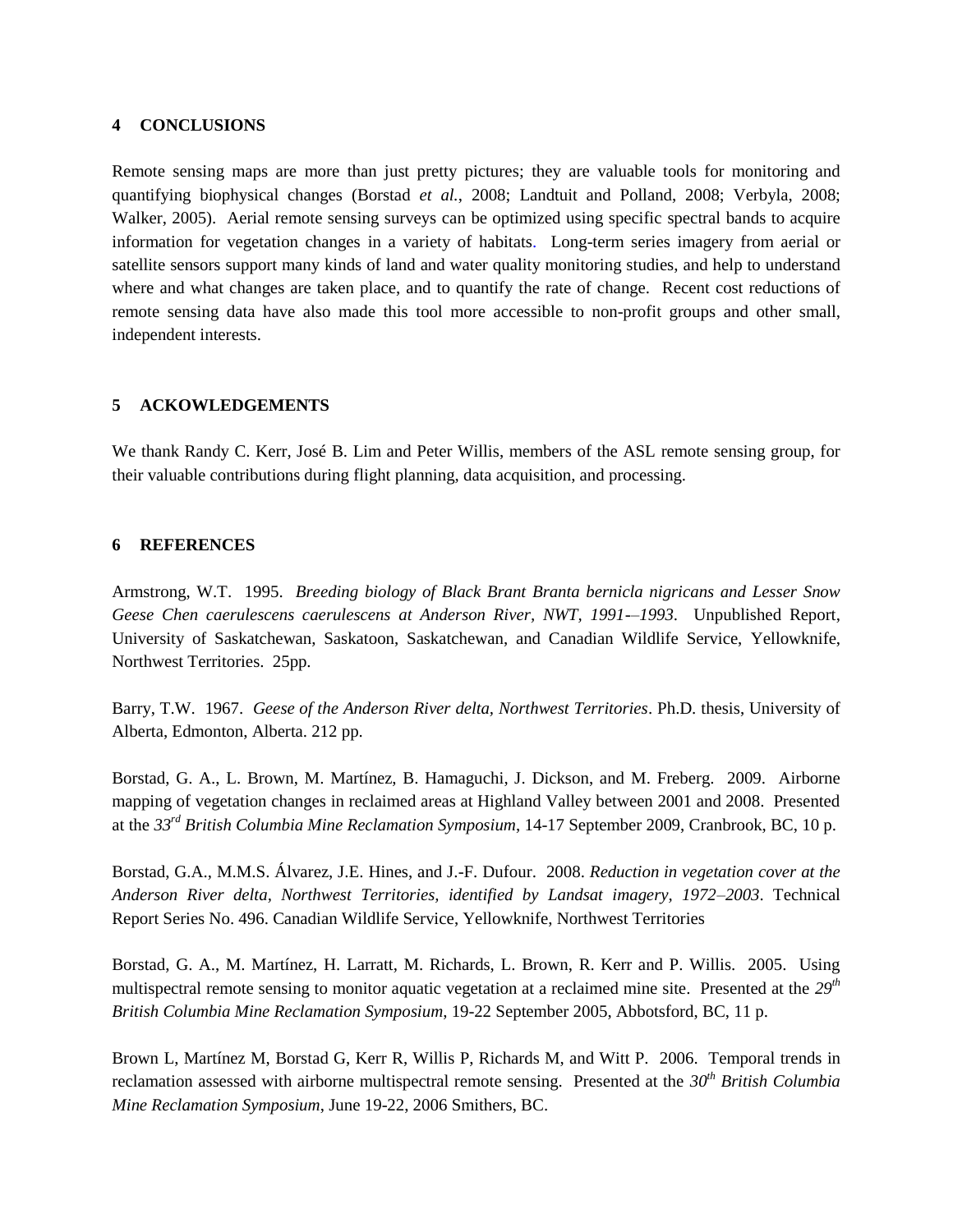Carter, G.A., A.K. Knapp. 2001. Leaf optical properties in higher plants: linking spectral characteristics to stress and chlorophyll content. *American J. Botany, 88*(4): 677-684.

Environment Canada Climate Data Online. 2013. National Climate Data and Information Archive. Available at http://climate.weatheroffice.gc.ca/climateData/

DigitalGlobe Satellites. © 2013 DigitalGlobe Inc. Available at [http://www.digitalglobe.com/about](http://www.digitalglobe.com/about-us/content-collection)[us/content-collection](http://www.digitalglobe.com/about-us/content-collection)

GLOVIS. 2013. The USGS Global Visualization Viewer. Earth Resources Observation and Science Center (EROS) © 2013 USGS. Available at [http://glovis.usgs.gov](http://glovis.usgs.gov/)

Jia, G.J., H.E. Epstein, and D.A. Walker. 2003. Greening of arctic Alaska, 1981–2001. *Geophysical Research Letters 30*(20): 2067.

Jiang, D., Zhang, Y., & Lang, X. 2011. Vegetation feedback under future global warming. *Theoretical and Applied Climatology, 106*(1): 211-227. doi:10.1007/s00704-011-0428-6

Kaplan, J., & M. New. 2006. Arctic climate change with a 2 degrees C global warming: Timing, climate patterns and vegetation change. *Climatic Change, 79*(3-4): 213-241. doi:10.1007/s10584-006-9113-7

Kerbes, R.H., K.M. Meeres, and J.E. Hines (eds). 1999. *Distribution, survival, and numbers of Lesser Snow Geese of the Western Canadian Arctic and Wrangel Island, Russia*. Occasional Paper No. 98, Canadian Wildlife Service, Ottawa, Ontario. 120 pp.

Lantuit H., and W.H. Polland. 2008. Fifty years of coastal erosion and retrogressive thaw slump activity on Herschel Island, southern Beaufort Sea, Yukon Territory, Canada. *Geomorphology 95*: 84-102.

Larratt, H. 2003. *Biological Enhancement of Mine Ponds and Assessment of Adjacent Lakes*. Volume 2 Report #3. 2002 Annual Reclamation Report. March 2003. Prepared for Highland Valley Copper.

Martínez de S. Álvarez, M., L. Brown, G. A. Borstad, P. Martell, J. Dickson and M. Freberg. 2011. Assessment of reclamation status and identification of water stress using airborne remote sensing. Presented at *the 35th Annual TRCR Symposium and 6th International Mine Closure Conference,* 18-21 September 2001, Lake Louise, Alberta, 8p.

Martínez, M., L. Brown, G. Borstad, J. Dickson, and P. Martell. 2012. Multispectral mapping of vegetation changes in reclaimed areas at Highland Valley between 2001 and 2011. Presented at the *36th Annual British Columbia Mine Reclamation Symposium*, September 17-20 Kamloops, British Columbia.

Peñuelas, J. and I. Filella. 1998. Visible and near-infrared reflectance techniques for diagnosing plant physiological status. *Trends in Plant Science, 3*(4): 151-156.